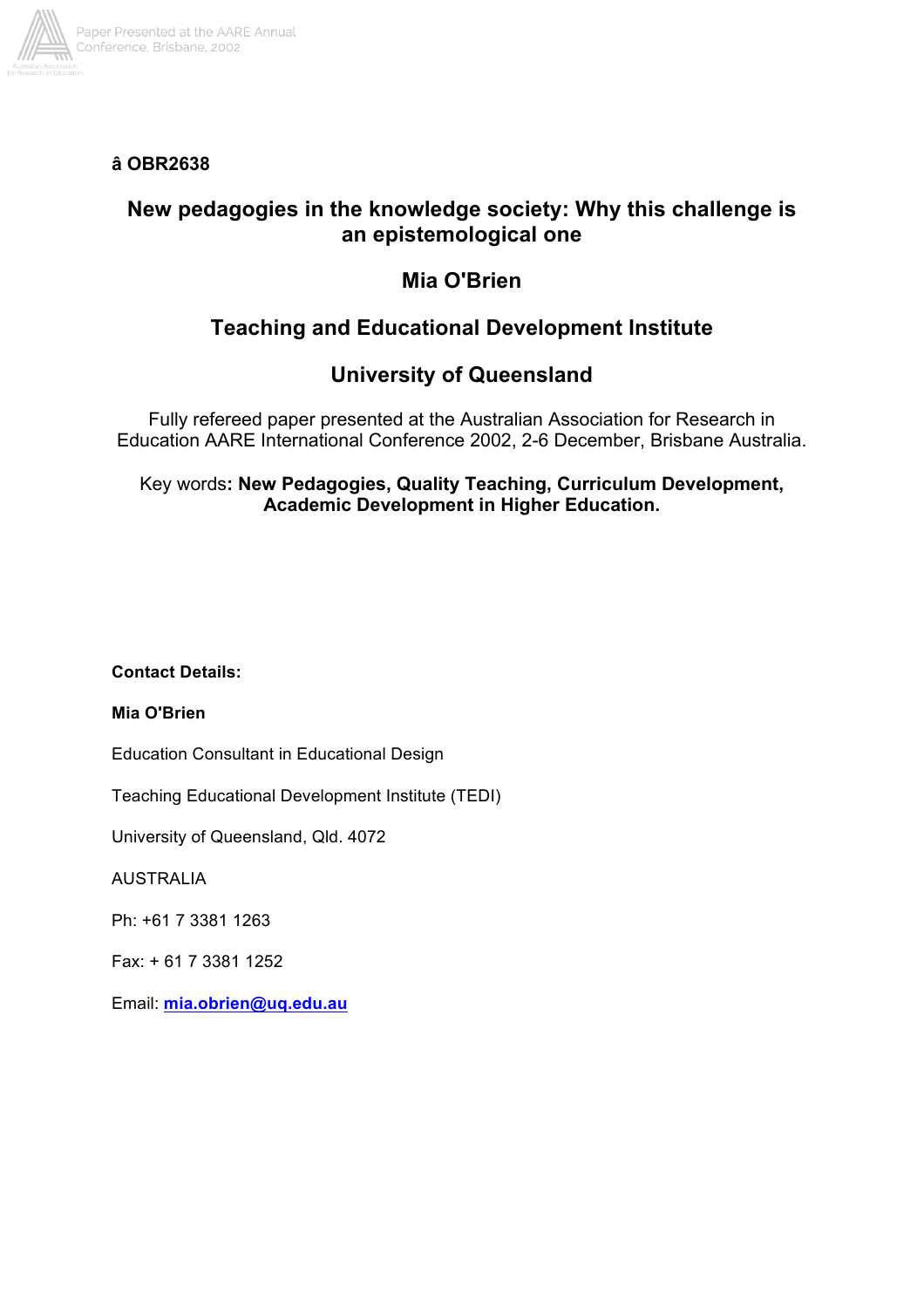

#### **New pedagogies in the knowledge society: Why this challenge is an epistemological one**

*As Australian higher education continues to evolve within an era of unprecedented change, academic professional development needs are becoming increasingly multifaceted and complex. Recent notions of 'new pedagogy' and 'the knowledge society' reflect a contextual and conceptual shift that places fresh demands and new dilemmas upon university teaching, curriculum development and program design. In particular, the question of how we conceptualise knowledge within the growing number of interdisciplinary and transdisciplinary fields continues to challenge our epistemological and pedagogical understandings.*

*This discussion paper outlines some of the issues arising from these trends, and will outline the implications for reflective practice and professional development. It will draw upon recent research on teacher epistemology and the nature of knowledge in professional practice to problematise this trend.*

*In doing so, several questions are raised for consideration and exploration:*

- o *What are the epistemological implications that underpin the growing concern for universities to provide 'work-ready' graduates?*
- o *How do we conceptualise knowledge in an era of interdisciplinary and transdisciplinary fields of application?*
- o *Given the curricular and pedagogical challenges we currently face, how do we respond effectively to them?*
- o *What are the implications for our theories of practice, our epistemological understandings and our personal philosophies of teaching?*

*The paper concludes by examining the broader issues for academic professional development as an ongoing concern for staff development, and for conceptualising quality of teaching within revised understandings of quality in curriculum and learning experiences in higher education.*

#### **Why this challenge is an epistemological one**

The current emphasis on knowledge and transformative learning in Australian policies and discussion papers reflect overarching perceptions of higher education as central in the creation of knowledge and knowledgeable people (most recently see Learning for the Knowledge Society, DETYA, 2000; and Higher Education at the Crossroads, DEST, 2002; and for an overview of similar themes in the UK, Brew, 2000; and Gordon, 1999). In often broadly scoped recommendations, we are encouraged to seek ways to 'support Australia's transition to the information economy, manage new approaches to learning, professional development, content development and research, and practice 'world leading' innovations in educational design and delivery (DEST, 2002; DETYA, 2000).

Whilst it is acknowledged that such a vision poses "significant challenges for our providers" (DETYA, 2000:1), we are yet to fully explore those challenges at the level of curriculum, teaching and learning. I propose that these challenges include a substantial epistemological dimension. That is, in the face of dynamic social and economic change, where change is 'knowledge oriented' and 'knowledge driven', teaching in higher education is currently presented with some profoundly epistemological questions and dilemmas:

```
o What are our current beliefs about knowledge and knowing?
```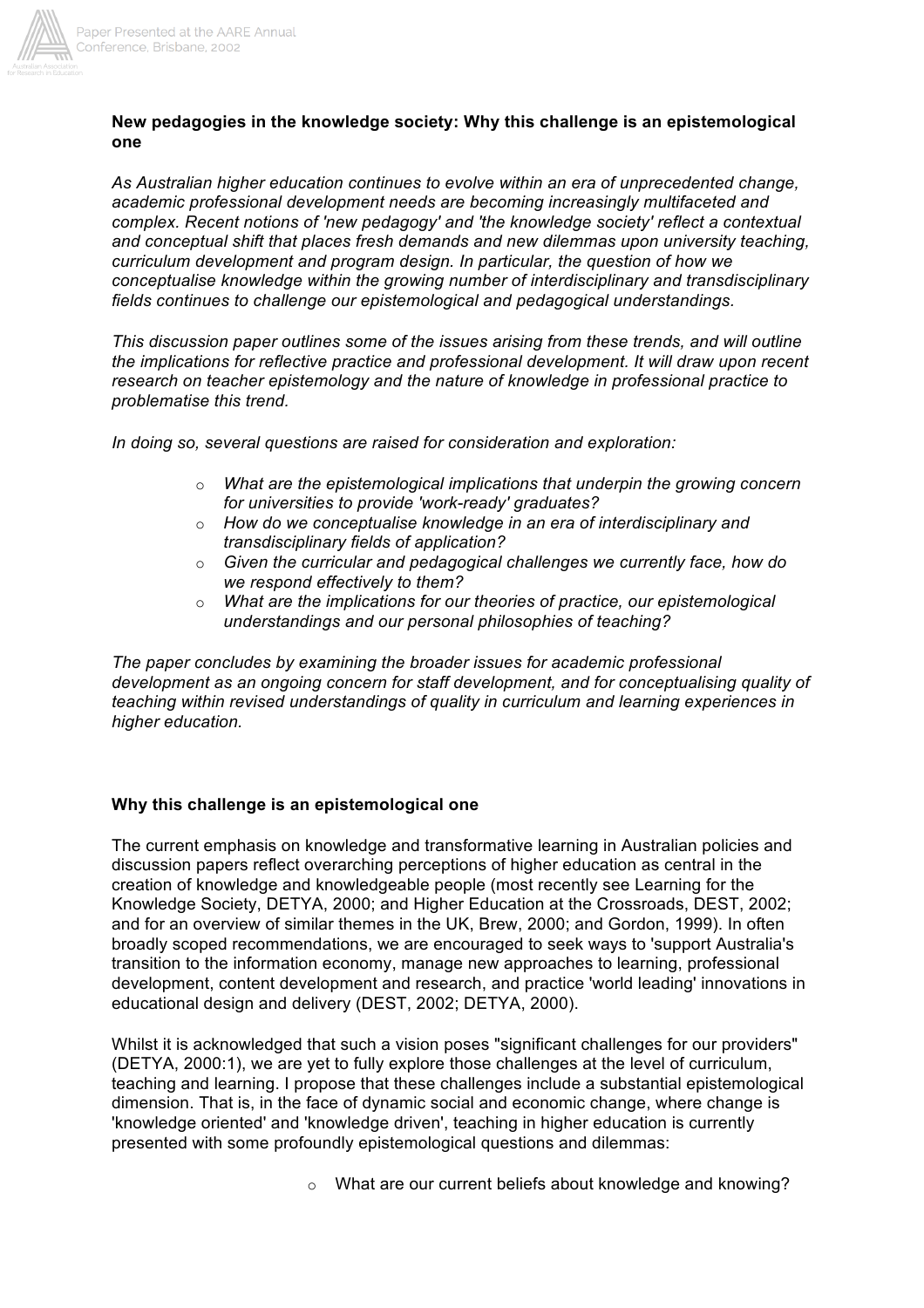

- o How do we conceptualise, organise and utilise the subject matter knowledge that underpins our students' learning experiences?
- o What are our students' beliefs about knowledge and knowing? How do we account for them and facilitate their growth and development?
- o Are there forms of knowledge more valuable than others?
- o How well do the answers to each of these questions translate into the contemporary context, in light of the changing nature of knowledge and how we are required to apply it?

These questions need consideration at both macro and micro levels of higher education, and may pose several dilemmas for our philosophical assumptions about educational endeavours. It is beyond the scope of this paper to comprehensively review the political and philosophical underpinnings of current educational developments. This paper intends to explore the implications for program design and pedagogical approaches in higher education.

In a recent paper on higher education in the UK, Barnett and Hallam (1999) problematise pedagogy by examining the challenges we face within an increasingly complex and knowledge-oriented context. In doing so, the authors propose the term 'supercomplexity' as a way of characterising the world and the dilemmas we face within it as:

> *"...that state of affairs where one is faced with alternative frameworks of interpretation through which to make sense of one's world and to act purposively in it... situations such as these present their subjects with alternative and possibly incommensurable frameworks to understanding not just those situations, but themselves. The dilemmas that supercomplexity presents us all with are dilemmas of understanding (the world), of action (in the world) and of identity and self-understanding (in the world).*

Similarly, in Australia, we are faced with a multiplicity of ideals, each seeking to achieve more 'productive' social and economic outcomes in society. As levels of participation in higher education continue to burgeon, institutes are faced with an increasing diversity of students and an ever more complex array of stakeholder involvement. Universities are now encouraged to seek secure incomes from non-government sources, and there continues to be a growing emphasis on academic and industry collaboration. University/industry collaborations can provide potential for rich and rewarding partnerships, particularly in the area of knowledge development and research advancement. However, such partnerships can necessitate negotiations within issues of ownership, design of curriculum, and direction of professional practise and research. In doing so, they can also challenge traditional disciplinary domains and authority within the academy (Barnett and Hallam, 1999; Coaldrake and Stedman, 1999; King, 2002).

Education, in seeking commitment to an' education for life *and* work' paradigm, are faced with the complex requirements of the world and employment today. Employers and stakeholders expect graduates to demonstrate transdisciplinary understandings, diversity of experience and problem-solving dispositions. Graduates can expect to find themselves in areas that require immediate application of a range of profession-oriented attributes, and an independent approach to complex professional demands. Our context appears to be equally 'supercomplex'.

Barnett and Hallam (1999) go on to suggest that there is an apparent absence of discussion within UK higher education, on the pedagogical challenges such 'supercomplexity' presents,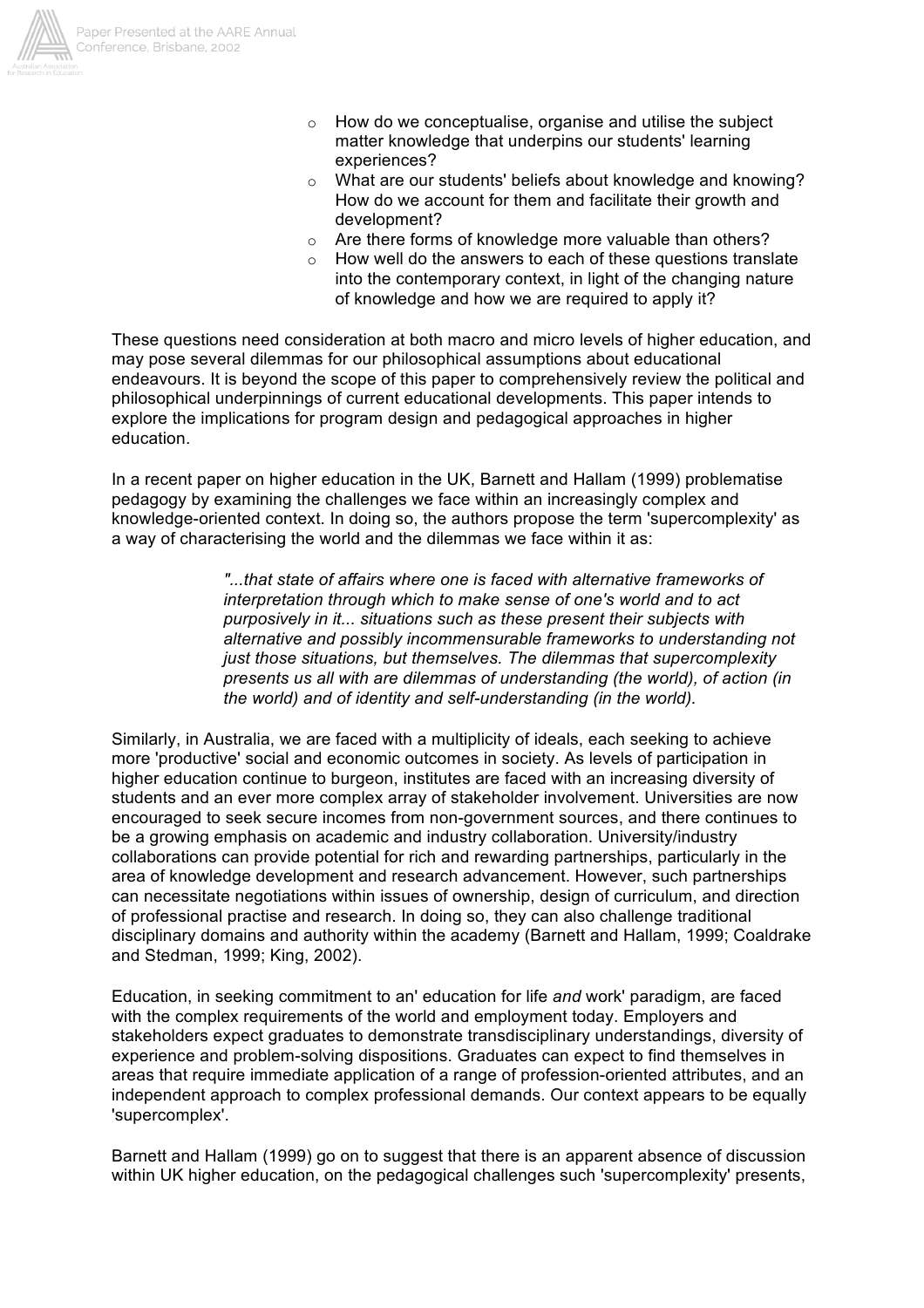

and the philosophical shifts inherent within the emerging pedagogical issues. I suggest that this is also the case in Australian higher education. Moreover, our dilemma deepens when we consider the changing ideas of knowledge and learning that evolve along side the educational evolution, and the unexamined epistemologies that underpin them. Despite much discussion on the changing nature of higher education and the influences upon culture, context, quality, policies and outcomes, there is less investigation of curriculum, pedagogy and student learning, particularly in relation to our new understandings of knowledge and the transdisciplinary thinking it demands (Brew, 1995).

#### **What does this mean for how (and what) students learn?**

Most educationalists would argue that our task in higher education remains one of 'preparing graduates not to just cope with this world, but to prosper in it, and to go on adding to it' (Barnett and Hallam, 1999; Biggs, 1999; Brockbank and McGill, 1999). What would constitute this degree of 'preparedness'? What are the implications for learning - in terms of both 'what' students learn, and 'how' they learn? The post-modern commercial and research sector, in demanding graduates who possess a wider range of skills and abilities, call into question the adequacy of current curricula.

Within the broad changes of education are shifting conceptions of knowledge, the nature of facts and information, and the nature of the disciplines that have traditionally bound them (Barnett and Hallam, 1999; Brew, 1995; McCormick and Paechter, 1999). Where expertise once lay within complex frameworks of theories and understandings in a particular domain, a 'supercomplex' world presents us with increasingly complex applications of understandings and ever expanding possibilities for interpretation. Expertise is recast and often drawn from a number of alternative frameworks that may traverse quite diverse disciplinary boundaries. Moreover, the situations we face in contemporary society present us with a complex set of dilemmas in terms of how we understand the world, our action in the world, and our identity and self-understanding within that world (Barnett and Hallam, 1999).

Learning experiences that aim only to achieve acquisition of domain specific knowledge, discrete skills and generic processes may be inadequate in preparing students for these complexities. The real world is comprised of instability, ambiguity, contestability and dynamic change. Our students require learning experiences that enable them to act purposefully within such a context. Those students who have developed a well-formulated and integrated pedagogical, professional and epistemological stance are likely to fair better than their less experienced peers (Barnett and Hallam, 1999; McCormick and Paechter, 1999).

Barnett and Hallam (1999) suggest 'supercomplexity' requires a pedagogy that is operative in three domains - knowledge, action and self. They point out that doing so will attend to students' development of knowledge and the enactment of skills within the "pedagogical space to develop their own ideas, to inject something of themselves into their learning and to make and to substantiate...their own truth claims" (1999:148). The claim here is that the domain of 'self' is central to development of those purposeful orientations needed for advancement in the world.

An understanding of self, as a 'purposeful professional practitioner' brings an added dimension to the learning experience - one of self-knowledge, and knowledge of the integration of these three domains (knowledge, skills and self), as they would be applied objectively in practice. Requiring a sound epistemological perspective, this understanding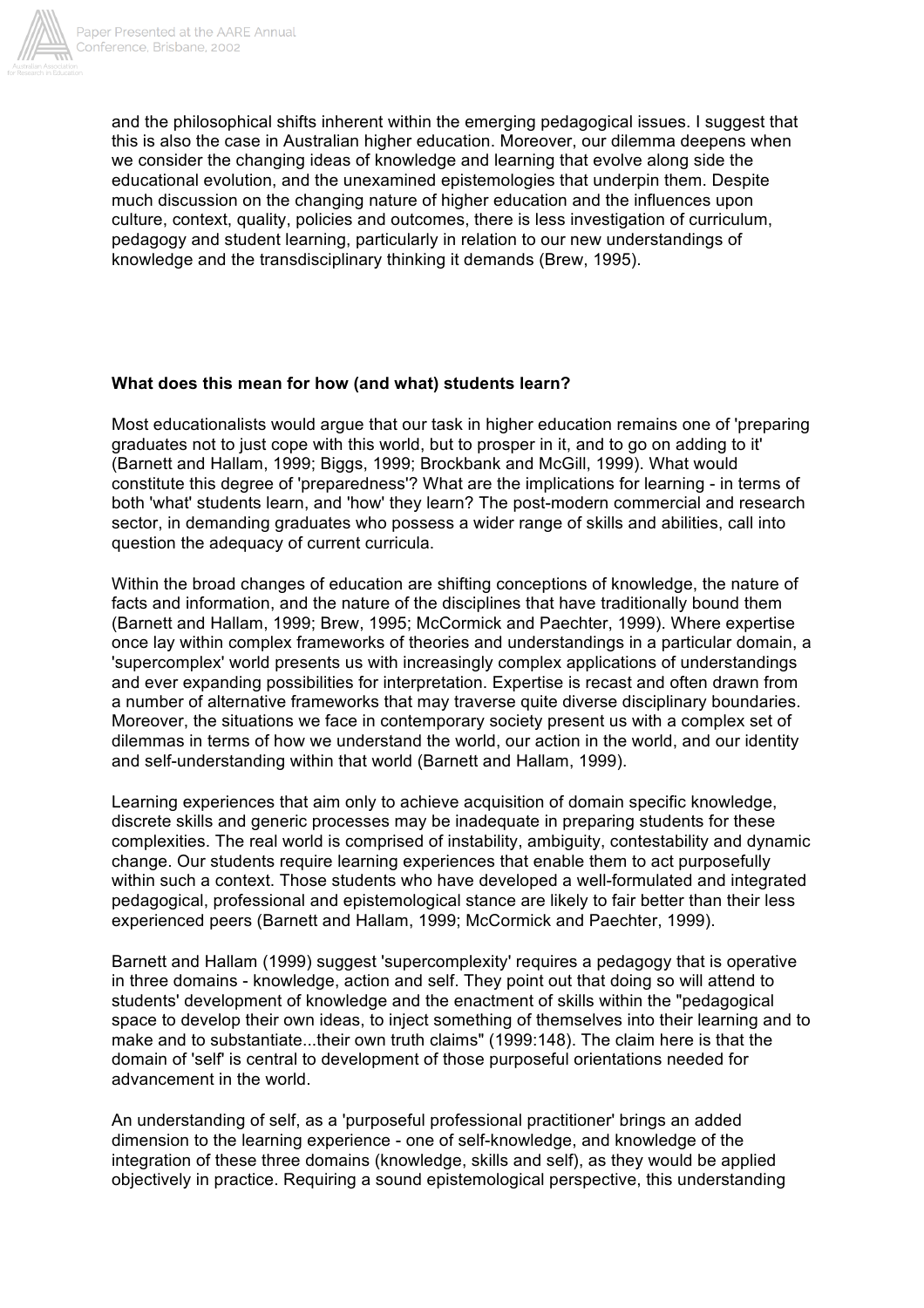

appears to be more complex than the dimensions of personal epistemological beliefs proposed by researchers at present (Hofer and Pintrich, 1997; Schommer, 1990; Schommer, Crouse, and Rhodes, 1992; Maor and Taylor, 1995). It is an integrated understanding of field-related knowledge sets, methodologies, and applications that are complex hybrids of diverse disciplinary domains (McCormick and Paechter, 1999); combined with an understanding of how the 'self' operationalises these understandings in response to an unpredictable, problematic, professional context (Barnett and Hallam, 1999). I propose that this 'epistemological understanding' is at the heart of effective learning experiences in the 'knowledge society'.

Experience tells us that pedagogical decisions are grounded within interpretations of knowledge, theories of learning, assumptions about the learner, and the demands of the context - and that these interact in ways to inform our decisions about 'what is to be learned, and how it is to be experienced' (Gibbs, in Brew, 2000; Howard, McGee, Schwartz and Purcell, 2000; Savin-Baden, 2000).

Given the nature of a 'supercomplex' context, the intentions of growing university partnerships, and the trend for programs couched with a number of different disciplines, the following questions warrant discussion:

- $\circ$  Are our current pre-occupations with 'techno-centric' outcomes and 'flexible learning experiences' limiting?
- o What are our interpretations of knowledge and understanding within transdisciplinary or multidisciplinary fields?
- o What constitutes 'professional knowledge' and how is it most effectively learned?
- o If students are to benefit from developing epistemological competence, interdisciplinary understanding, professional action and critical, open-minded dispositions - how do we organise, structure and assess their learning?

While recent studies of Australian universities indicate our preference for constructivist models of learning in many higher education environments (Ling, Arger, Smallwood, Toomey, Kirkpatrick, and Barnard, 2001), have we given adequate consideration to the teacher epistemologies and orientations that effective constructivist learning is dependent upon?

#### **What does this have to do with how (and what) we teach?**

Unsurprisingly, decisions about what is taught and the methodologies most valued are no longer the exclusive and authoritative domain of academics alone. In a contemporary world, neither the needs of students, nor the requirements of corporate clients fall neatly into disciplinary compartments. Coaldrake and Stedman (1999) point out the pressures and challenges confronting academic work as the locus of attention in the student-centred view shifts to programs of study rather than academic departments, and corporate/client preferences for multidisciplinary research and teaching.

Multidisciplinary knowledge and professional epistemologies present complex implications for our theories of practice. Embedded within these theories are assumptions about knowledge, how it is learned, and how we interpret it in the context of facilitating student learning (Hofer and Pintrich, 1997; Howard, McGee, Schwartz and Purcell, 2000; Penso, 2002; Shulman, 1987). New disciplines, the importation of existing areas of study (such as tourism, nursing and information technology), and the evolution of fields representing an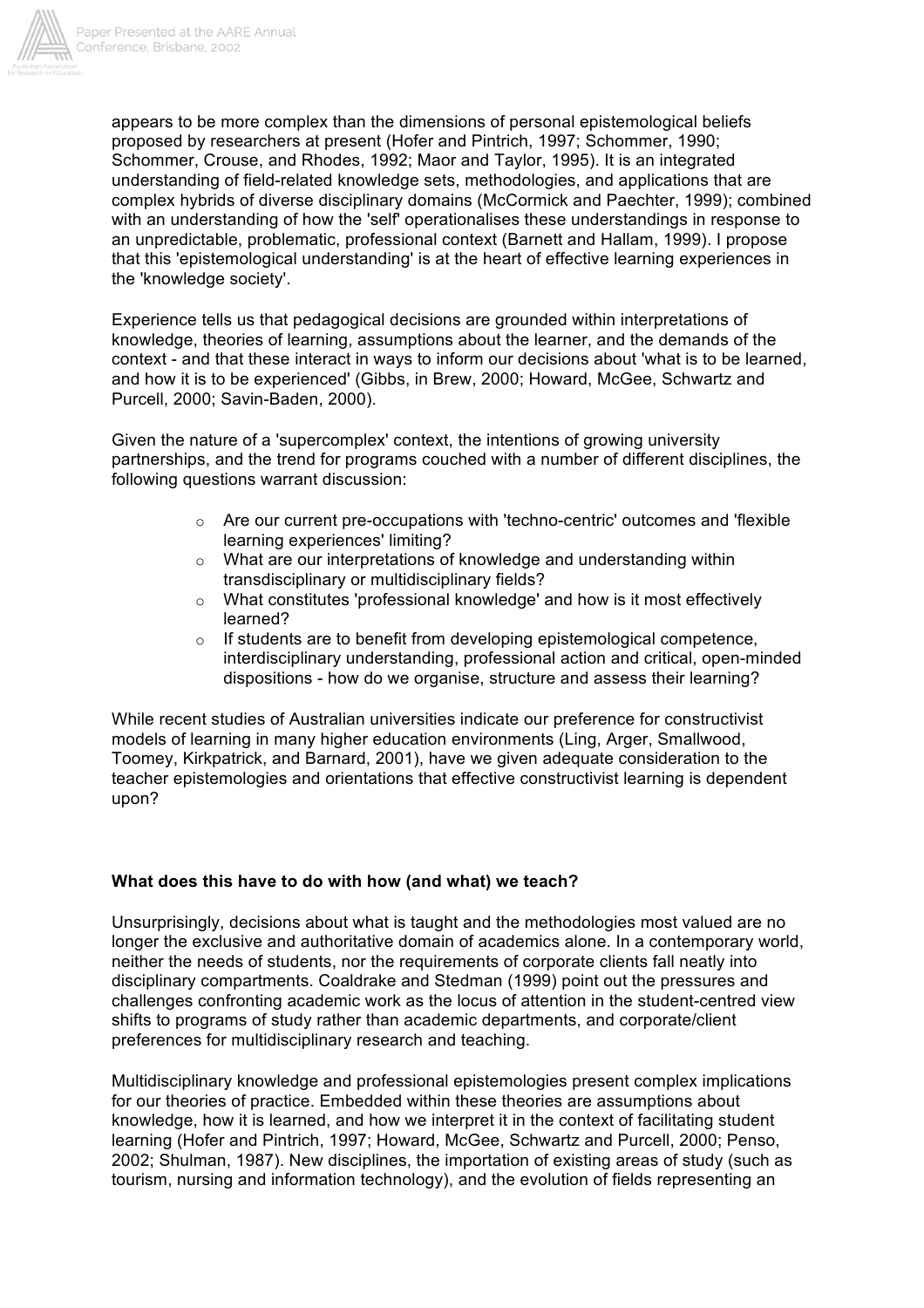

integration or hybrid of different disciplines generate new demands for research, and create fresh challenges to our epistemological and pedagogical understandings. They are essentially a question of what counts as knowledge, and a challenge for our current understandings and orientations as teachers.

However it is here that we also see an absence of dialogue in higher education at present. In teacher education, we are familiar with the term 'pedagogical content knowledge' as "the type of knowledge that is unique to teachers.. based on the manner in which teachers relate their pedagogical knowledge (what they know about teaching) to their subject matter knowledge (what they know about what they teach)" (Penso, 2002). Originating from Shulman's work in teacher education (1987) the concept of pedagogical content knowledge refers to teachers' interpretations and transformations of subject matter knowledge in the context of facilitating student learning.

Given the problematic context the 'knowledge society' presents us with, questions of how we interpret and transform subject matter knowledge should be at the heart of our current dialogue. This is particularly salient when 'subject matter knowledge' has become problematic, epistemologically and ontologically diverse, and often comprised of a collection of multiple contending disciplinary voices.

Beliefs about the nature of knowledge have been shown to affect teacher's curriculum decision making and implementation (Chan and Elliott, 2000; Hofer and Pintrich, 1997; Kagan, 1990; Pajares, 1992; Prawat, 1992), teacher's use of teaching strategies, problem solving techniques and use of texts (Hashweh, 1996; Howard et al, 2000; Savin-Baden, 2000), and their students' approach to higher-level thinking skills (Maor and Taylor, 1995). Moreover, as we continue to value and validate the power of constructivist theories and social constructivist models of learning, there is an overarching necessity for teachers to hold sophisticated epistemologies and pedagogies (Howard et al, 2000).

New pedagogies grounded within new ideas about knowledge and knowing are predicated upon such epistemologies and pedagogies. As we continue with the task of examining and understanding the nature of new knowledge, we need to push the envelope of our conceptions of teaching. We need to elaborate our theories of practice through more sophisticated relational conceptions of interdisciplinary frameworks, student understandings and professional knowledge in action.

How do we do this effectively? What are the implications for our professional development needs?

Epistemological theorists assert that epistemological beliefs are multiple, independent dimensions (Schommer, 1994) that may include beliefs about the nature of intelligence in addition to knowledge beliefs (Hofer and Pintrich, 1997). More recent research investigating the effectiveness of professional development for promoting epistemological change has shown some epistemological dimensions as amenable (Howard et al, 2000; O'Brien, 2002).

Much of the research in teachers' epistemology is yet to be examined in the broader higher education context. Epistemological research and development in teacher education has yielded interesting gains in our understanding of classroom decision-making and practice (Chan and Elliott, 2000; Howard et al, 2000). Most importantly, teacher beliefs have been indicated as central obstacles within educational reform, and in the promotion of changes in educational practice (Chan and Elliott, 2000; Pintrich, 1990; Tilleman, 1995). As effective learning in higher education relies more and more on student directedness, autonomous thinking, and finding one's way through the multi-disciplinary maze, lecturers' pedagogical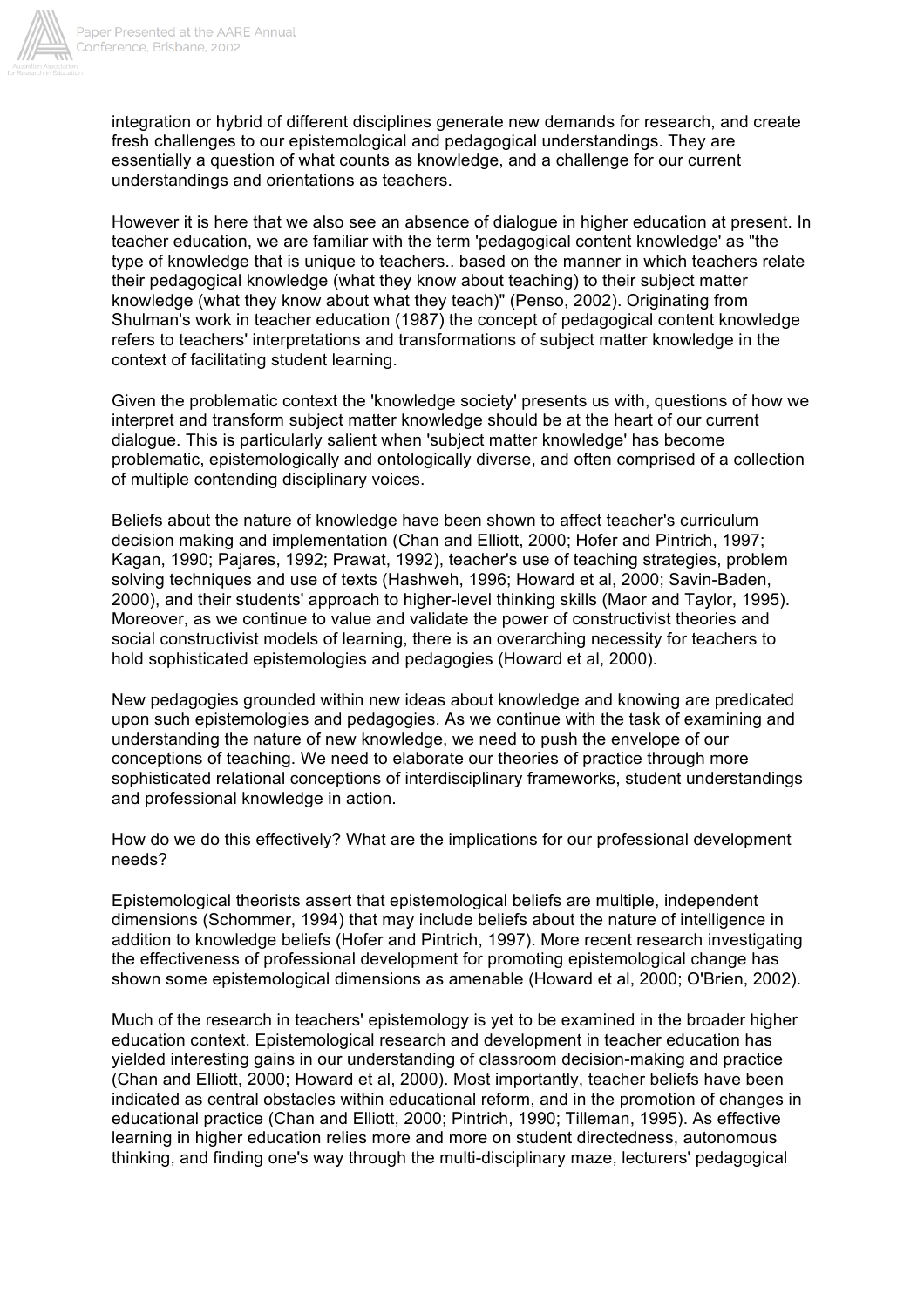

content knowledge and new epistemological understandings become increasingly central in the design and implementation of effective learning.

#### **How do we manage the epistemological challenge?**

Despite the growing involvement of professional partners and stakeholders in the academic community, facilitating learning remains primarily in the hands of academic teaching staff. As the models of learning and higher education experiences continue to diversify, new models of pedagogy need to be tried, developed and evaluated (Barnett and Hallam, 1999). However in addition to pedagogical practice, this paper has raised epistemological issues for student learning, teachers' beliefs and orientations, and curriculum development. Professional knowledge, interdisciplinary fields of study and the nature of contemporary contexts challenge our traditional disciplinary boundaries. A genuinely higher education must find ways to continue to contribute to the creation of knowledge, and through the development of knowledgeable people. At present, this seems to be an epistemological horizon.

It follows that at least some of our problematic futures lie within questions about the nature of professional practice, theories of knowledge, the changing nature of knowledge, and their implications for our understandings of pedagogical content knowledge. Perhaps notions of 'epistemological understandings' for student learning, assessment and curriculum design should have a more central place within the dialogue of new pedagogies, approaches to staff development, and the directions in research and teaching for a higher education in the knowledge society.

#### **References**

Barnett, R. and Hallam, S. (1999) Teaching for supercomplexity: A pedagogy

for higher education. In P. Mortimore (Ed) *Understanding pedagogy and its impact on learning.* London: Paul Chapman

Brew, A. (Ed) (2000) *Directions in Staff Development.* Society for Research in

Higher Education and Open University Press.

Brockbank, A. and McGill, I (1998) *Facilitating Reflective Learning in Higher*

*Education.* Society for Research in Higher Education and Open University Press.

Chan, Kwok-Wai. And Elliot, Robert, D. (2000) Exploratory study of

epistemological beliefs of Hong Kong teacher education students: Resolving conceptual and empirical issues. *Asia Pacific Journal of Teacher Education (28)* 3, 225-234.

Coaldrake, P. and Stedman, L. (1999) *Academic work in the twenty-first*

*century: Changing roles and policies.* Occasional Paper Series, 99H, Department of Education, Training and Youth Affairs.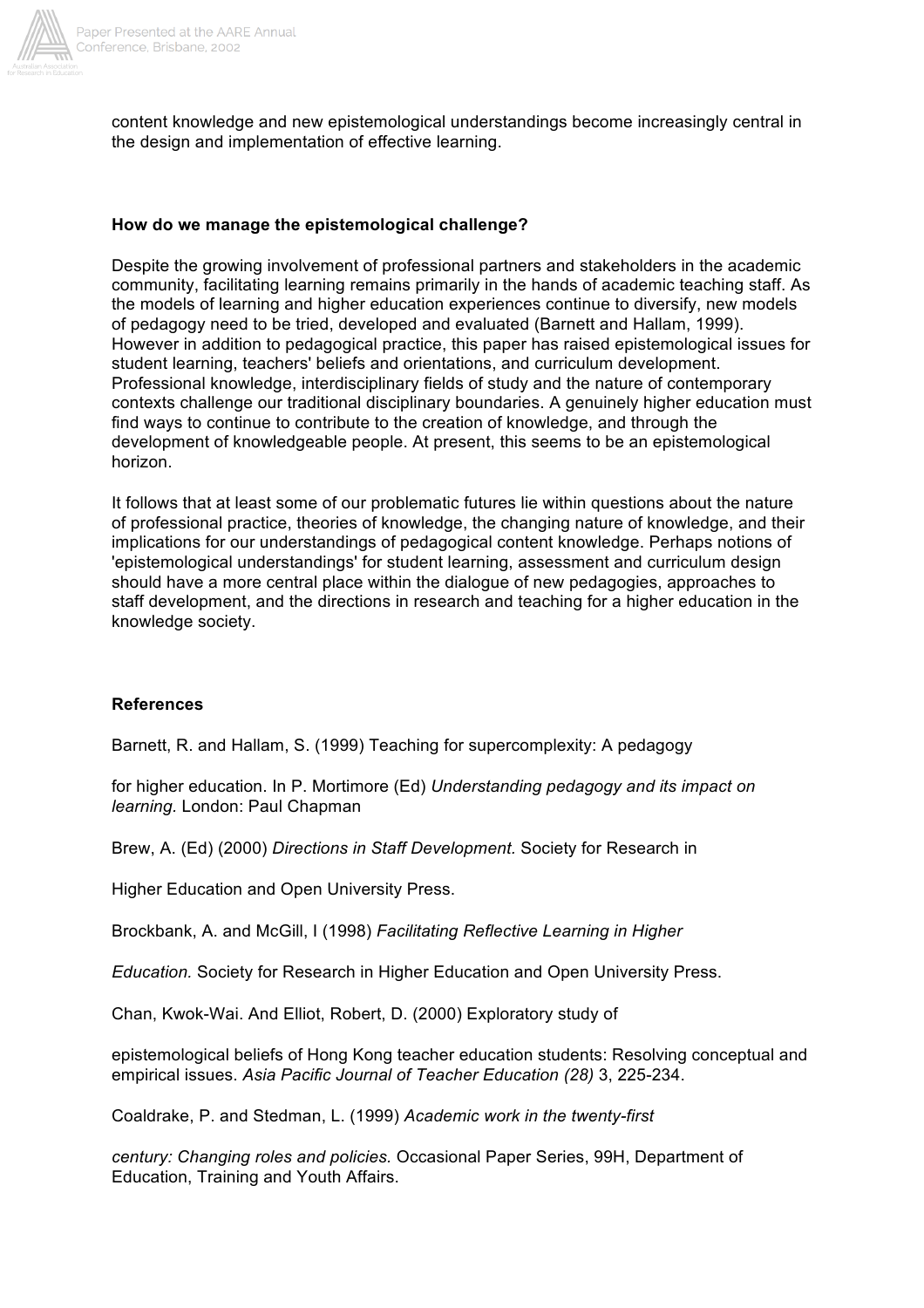

Department of Education, Science and Training 2000, *Learning for the*

*knowledge society: An education and training action plan for the information economy.* Canberra: Australian National Training Authority

Department of Education, Science and Training 2002 *Higher Education at the*

*Crossroads.* http://www.dest.gov.au/crossroads/

Gibbs, G. (2000) Changing lecturers' conceptions of teaching and learning

through action research. In A. Brew (Ed) *Directions in Staff Development.* Society for Research in Higher Education and Open University Press.

Gordon, George (1999) Managing the changes inherent in developing the

Learning Society: issues, choices and strategies. *Quality Assurance in Education, (7),* 3, 141-148

Hofer, B.K. and Pintrich, P.R. (1997) The development of epistemological

theories: Beliefs about knowledge and knowing and their relation to learning. *Review of Educational Research, 67,* 88-140.

Howard, B.C., McGee, S., Schwartz, N., and Purcell, S. (2000) The

experience of constructivism: Transforming teacher epistemology. *Journal of Research on Computing in Education (32)*, 4, 455-462.

Ling, P., Arger, G., Smallwood, H., Toomey, R., Kirkpatrick, D., and Barnard,

I. (2001) *The effectiveness of models of flexible learning provision of higher education.* Evaluations and Investigations Programme. Department of Education, Training and Youth Affairs.

Maor, D., and Taylor, P.C. (1995) Teacher epistemology and science inquiry

in computerised classroom environments. *Journal of Research in Science Teaching, 32,* pp839-854.

McCormick, R. and Paechter, C. (1999) *Learning and Knowledge.* The Open

University:Paul Chapman Publishing

O'Brien, M (forthcoming). New Pedagogies in the Knowledge Society:

Teaching for deep learning, conceptual understanding and generative thinking. *Asia-Pacific Journal of Teacher Education (accepted November,* 2002)

Pajares, M.E. (1992) Teachers' beliefs and educational research: Cleaning up

a messy construct. *Review of Educational Research, 62*, pp 307-332